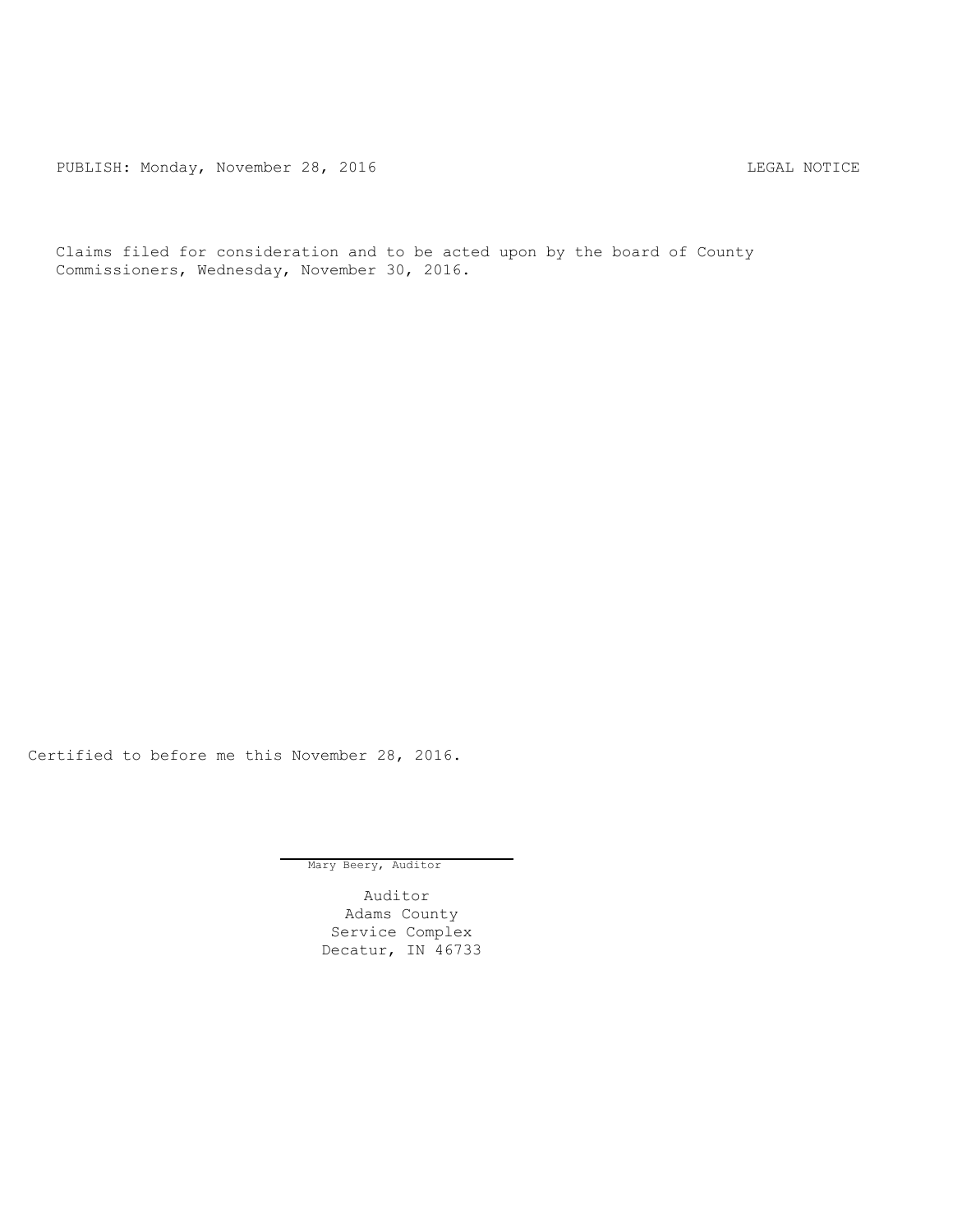

## **Claims Docket for Newspaper Adams County, Indiana**

## For Period: **11/2/2016** to **11/15/2016**

Date Claims to be Paid: **11/30/2016**

*313 W. Jefferson St. Decatur, IN 46733 (219) 724-2600*

| Vendor                                 | Amount    | Vendor                                   | Amount    |
|----------------------------------------|-----------|------------------------------------------|-----------|
| Adams County Council On Aging, Inc.    | 2,200.00  | Adams Memorial Hospital                  | 5,717.52  |
| <b>Appraisal Research Corporation</b>  | 7,973.03  | Berne Ready Mix                          | 325.00    |
| <b>Berne Witness</b>                   | 92.97     | Suburban Propane LP                      | 176.00    |
| Brateman's, Inc.                       | 130.99    | Butler, Fairman, & Seufert               | 405.00    |
| Chet's Pest Control                    | 90.00     | Cintas Location #338                     | 54.35     |
| City Of Decatur                        | 7,462.00  | Decatur True Value                       | 89.75     |
| <b>Complete Printing Service</b>       | 308.00    | Dealership Holdings LLC                  | 22,504.79 |
| Decatur Chamber Of Commerce            | 15.00     | Decatur Daily Democrat                   | 349.16    |
| <b>Decatur Dental Services</b>         | 339.95    | Decatur Police Department                | 250.00    |
| Decatur Tire Center                    | 61.00     | Erie Haven                               | 516.80    |
| Fleming Excavating, Inc.               | 5,425.00  | Geneva Police Department                 | 28.00     |
| Gordon Food Service                    | 3,271.33  | Graber Insurance, Inc.                   | 567.50    |
| Grimm's Auto                           | 392.25    | Harvey's Tool Service                    | 509.60    |
| Haywood Printing Company               | 35.58     | Indiana State Police                     | 120.00    |
| Kiess Electric                         | 260.26    | Lehman Feed Mill                         | 14.00     |
| Monroe Water Department                | 150.90    | National Oil And Gas                     | 296.53    |
| Nena                                   | 137.00    | Park Center, Inc.                        | 89.08     |
| Patrick R Miller                       | 34.62     | Portland Motor Parts, Inc                | 268.56    |
| <b>Quill Corporation</b>               | 79.28     | Selking International                    | 267.42    |
| Ideal Office Source                    | 65.84     | Treasurer of Adams County                | 56,130.51 |
| Underground Pipe & Valve,              | 2,446.15  | Welder Services, Inc.                    | 41.22     |
| Miller, Burry & Brown, P.C.            | 11,561.52 | Adams County Automotive Supply, Inc.     | 684.58    |
| Paul Norr                              | 17.00     | Chris Krull                              | 32.10     |
| Jay County REMC                        | 59.54     | Purdue University                        | 869.00    |
| Bluhm & Reber                          | 100.00    | Bauman Upholstery, Inc.                  | 160.00    |
| Waste Management                       | 464.76    | Bixler Insurance, Inc.                   | 225.00    |
| <b>Sirchie Acquisition Company</b>     | 44.70     | Don Myers Plumbing                       | 565.67    |
| Youth Opportunity Center, Inc          | 2,240.00  | Summit City Reporting, Inc.              | 200.24    |
| Berne Chamber Of Commerce              | 105.00    | Bob's Locksmith Shop                     | 35.00     |
| W. A. Jones And Son                    | 735.00    | Zurcher's Best-One Tire & Auto Care, Inc | 10,915.61 |
| Indiana County Treasurers' Association | 607.38    | <b>Expert Transmission</b>               | 108.00    |
| Harvest Land Co-op                     | 13,546.65 | Wal-Mart                                 | 410.19    |
| Beth A. Webber                         | 1,880.48  | Melissa Rydell                           | 47.08     |
| <b>ERS Wireless Communications</b>     | 1,620.90  | Michael G. Werling                       | 645.00    |
| Connie Ellenberger                     | 45.73     | Troyer's Market LLC                      | 3,526.56  |
| McKesson Medical - Surgical            | 380.40    | Larry Weaver                             | 47.08     |
| Barnes & Thornburg                     | 3,798.00  | Alpine Falls, Inc.                       | 12.98     |
| Forms Management Group, Inc.           | 748.10    | Deborah A. Schantz                       | 264.60    |
| Indiana Vital Records Association      | 25.00     | Daniel S. Farber                         | 200.00    |
| <b>Stationair's Express</b>            | 554.83    | Karla Marbach                            | 4.85      |
| Moore Medical Corporation              | 584.61    | City of Fort Wayne                       | 2,175.00  |
| Schwartz Steel LLC                     | 30.22     | Microvote General Corporation            | 240.40    |
| FlexPAC                                | 1,180.73  | Joe H Construction                       | 15,210.00 |
| RICOH USA, INC.                        | 107.16    | Commonwealth Engineers, Inc.             | 8,452.27  |
| Decatur Ace Hardware                   | 154.25    | Association of Indiana Counties          | 135.00    |
| <b>First Response</b>                  | 566.52    | <b>Direct Fitness Solutions</b>          | 355.00    |
|                                        | 387.47    | Corrisoft                                | 433.25    |
| O'Reilly Auto Parts                    |           |                                          |           |